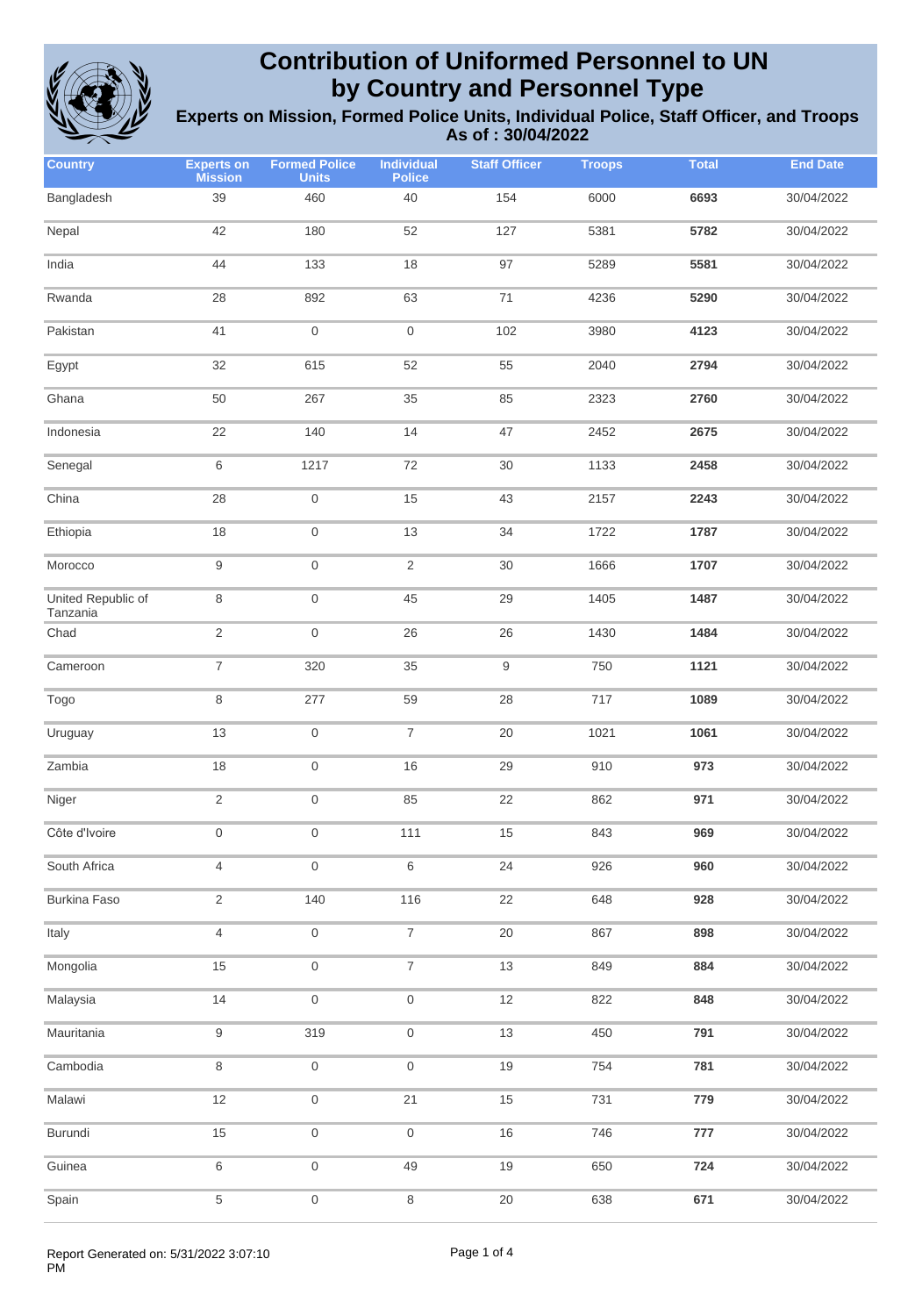

| <b>Country</b>    | <b>Experts on</b><br><b>Mission</b> | <b>Formed Police</b><br><b>Units</b> | <b>Individual</b><br>Police | <b>Staff Officer</b>      | <b>Troops</b>       | <b>Total</b> | <b>End Date</b> |
|-------------------|-------------------------------------|--------------------------------------|-----------------------------|---------------------------|---------------------|--------------|-----------------|
| Uganda            | $\overline{4}$                      | $\mathbf 0$                          | 15                          | $\ensuremath{\mathsf{3}}$ | 625                 | 647          | 30/04/2022      |
| France            | 3                                   | $\boldsymbol{0}$                     | 20                          | 55                        | 556                 | 634          | 30/04/2022      |
| Jordan            | $\,8\,$                             | 178                                  | 84                          | 31                        | 318                 | 619          | 30/04/2022      |
| Germany           | 14                                  | $\mathbf 0$                          | 11                          | 21                        | 537                 | 583          | 30/04/2022      |
| Sri Lanka         | 3                                   | $\mathsf{O}\xspace$                  | 13                          | $\overline{4}$            | 544                 | 564          | 30/04/2022      |
| Republic of Korea | 13                                  | $\mathsf{O}\xspace$                  | 3                           | 10                        | 522                 | 548          | 30/04/2022      |
| Tunisia           | 5                                   | $\mathsf{O}\xspace$                  | 113                         | 31                        | 385                 | 534          | 30/04/2022      |
| United Kingdom    | 3                                   | $\boldsymbol{0}$                     | 1                           | 23                        | 505                 | 532          | 30/04/2022      |
| Benin             | 9                                   | 133                                  | 95                          | 19                        | 250                 | 506          | 30/04/2022      |
| Ireland           | $13$                                | $\mathsf{O}\xspace$                  | 12                          | $20\,$                    | 458                 | 503          | 30/04/2022      |
| Fiji              | 4                                   | $\mathbf 0$                          | 23                          | $\boldsymbol{9}$          | 312                 | 348          | 30/04/2022      |
| Kenya             | 19                                  | $\mathbf 0$                          | 19                          | 40                        | 250                 | 328          | 30/04/2022      |
| Nigeria           | 23                                  | 139                                  | 37                          | 36                        | 65                  | 300          | 30/04/2022      |
| Thailand          | $\overline{7}$                      | $\mathbf 0$                          | $\overline{7}$              | $\,$ 5 $\,$               | 273                 | 292          | 30/04/2022      |
| Argentina         | 15                                  | $\mathbf 0$                          | 18                          | 12                        | 239                 | 284          | 30/04/2022      |
| Serbia            | 3                                   | $\mathbf 0$                          | $\overline{2}$              | $\boldsymbol{9}$          | 251                 | 265          | 30/04/2022      |
| Ukraine           | $\mathbf 0$                         | $\mathbf 0$                          | $\mathbf{1}$                | $\boldsymbol{0}$          | 250                 | 251          | 30/04/2022      |
| Slovakia          | $\sqrt{2}$                          | $\mathbf 0$                          | 7                           | 6                         | 234                 | 249          | 30/04/2022      |
| El Salvador       | 5                                   | $\mathbf 0$                          | 13                          | $\sqrt{2}$                | 226                 | 246          | 30/04/2022      |
| Peru              | 15                                  | $\mathbf 0$                          | $\mathsf{O}\xspace$         | 12                        | 204                 | 231          | 30/04/2022      |
| Sweden            | $13$                                | $\,0\,$                              | 31                          | $\boldsymbol{7}$          | 176                 | 227          | 30/04/2022      |
| Portugal          | $\overline{2}$                      | $\mathsf{O}\xspace$                  | 21                          | 14                        | 180                 | 217          | 30/04/2022      |
| Poland            | 8                                   | $\mathsf{O}\xspace$                  | $\,$ 3 $\,$                 | $\mathbf{1}$              | 192                 | 204          | 30/04/2022      |
| Finland           | 15                                  | $\mathsf{O}\xspace$                  | 18                          | $\boldsymbol{9}$          | 157                 | 199          | 30/04/2022      |
| Congo             | 3                                   | 179                                  | $\sqrt{2}$                  | $\boldsymbol{7}$          | $\mathsf{O}\xspace$ | 191          | 30/04/2022      |
| Austria           | 9                                   | $\mathsf{O}\xspace$                  | $\mathbf{1}$                | $12$                      | 163                 | 185          | 30/04/2022      |
| Guatemala         | 12                                  | $\mathsf{O}\xspace$                  | $\,0\,$                     | 16                        | 150                 | 178          | 30/04/2022      |
| Liberia           | $\overline{4}$                      | $\mathsf{O}\xspace$                  | $\mathsf 9$                 | $13$                      | 148                 | 174          | 30/04/2022      |
| Turkey            | $\sqrt{2}$                          | $\mathsf{O}\xspace$                  | 44                          | $\mathbf 2$               | 111                 | 159          | 30/04/2022      |
| Greece            | $\mathbf 0$                         | $\boldsymbol{0}$                     | $\,0\,$                     | $\mathbf{1}$              | 110                 | 111          | 30/04/2022      |
| Netherlands       | 16                                  | $\mathsf{O}\xspace$                  | 6                           | $\boldsymbol{9}$          | $70\,$              | 101          | 30/04/2022      |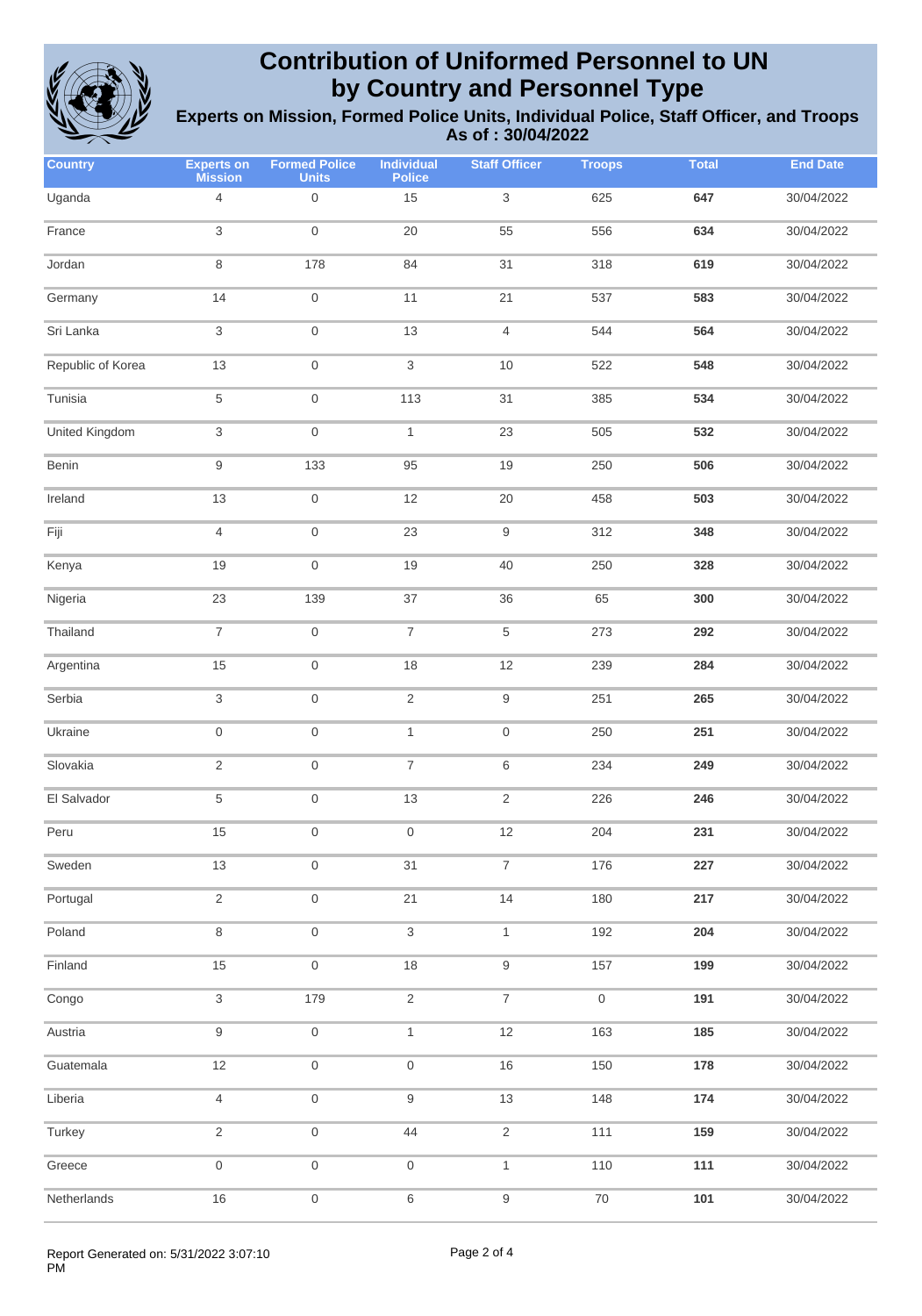

| <b>Country</b>              | <b>Experts on</b><br><b>Mission</b> | <b>Formed Police</b><br><b>Units</b> | <b>Individual</b><br><b>Police</b> | <b>Staff Officer</b>      | <b>Troops</b>       | <b>Total</b> | <b>End Date</b> |
|-----------------------------|-------------------------------------|--------------------------------------|------------------------------------|---------------------------|---------------------|--------------|-----------------|
| Gambia                      | $\overline{4}$                      | $\boldsymbol{0}$                     | 70                                 | 16                        | $\mathsf{O}\xspace$ | 90           | 30/04/2022      |
| Viet Nam                    | $\overline{7}$                      | $\mathbf 0$                          | $\,0\,$                            | 12                        | 62                  | 81           | 30/04/2022      |
| Russian Federation          | 27                                  | $\mathbf 0$                          | 32                                 | 18                        | $\,0\,$             | 77           | 30/04/2022      |
| <b>Brazil</b>               | 21                                  | $\mathbf 0$                          | 6                                  | 41                        | $\,8\,$             | 76           | 30/04/2022      |
| Sierra Leone                | 10                                  | $\mathbf 0$                          | 37                                 | 24                        | $\boldsymbol{0}$    | $71$         | 30/04/2022      |
| Zimbabwe                    | 18                                  | $\mathbf 0$                          | 30                                 | 12                        | $\mathsf{O}\xspace$ | 60           | 30/04/2022      |
| Romania                     | 13                                  | $\mathbf 0$                          | 36                                 | 11                        | $\mathsf{O}\xspace$ | 60           | 30/04/2022      |
| Canada                      | 6                                   | $\mathbf 0$                          | 31                                 | 21                        | $\,0\,$             | 58           | 30/04/2022      |
| Norway                      | 13                                  | $\mathbf 0$                          | 16                                 | 20                        | $\boldsymbol{9}$    | 58           | 30/04/2022      |
| Belgium                     | $\mathbf{1}$                        | $\mathbf 0$                          | $\mathsf{O}\xspace$                | $\overline{4}$            | 50                  | 55           | 30/04/2022      |
| Mali                        | 4                                   | $\mathbf 0$                          | 48                                 | $\boldsymbol{0}$          | $\,0\,$             | 52           | 30/04/2022      |
| Lithuania                   | $\boldsymbol{0}$                    | $\mathbf 0$                          | $\mathsf{O}\xspace$                | $\ensuremath{\mathsf{3}}$ | 42                  | 45           | 30/04/2022      |
| United States of<br>America | 3                                   | $\mathbf 0$                          | $\overline{2}$                     | 30                        | $\mathsf{O}\xspace$ | 35           | 30/04/2022      |
| Djibouti                    | $\boldsymbol{0}$                    | $\mathbf 0$                          | 34                                 | $\mathsf{O}\xspace$       | $\boldsymbol{0}$    | 34           | 30/04/2022      |
| Hungary                     | $\,6\,$                             | $\mathbf 0$                          | $\mathbf{1}$                       | 6                         | 21                  | 34           | 30/04/2022      |
| Switzerland                 | 18                                  | $\mathbf 0$                          | 8                                  | $\overline{\mathcal{I}}$  | $\mathbf{1}$        | 34           | 30/04/2022      |
| Armenia                     | $\boldsymbol{0}$                    | $\mathbf 0$                          | $\mathsf{O}\xspace$                | 1                         | 32                  | 33           | 30/04/2022      |
| Paraguay                    | 14                                  | $\boldsymbol{0}$                     | 3                                  | 4                         | 12                  | 33           | 30/04/2022      |
| Brunei Darussalam           | $\boldsymbol{0}$                    | $\mathbf 0$                          | $\mathsf{O}\xspace$                | $\mathsf{O}\xspace$       | $30\,$              | 30           | 30/04/2022      |
| <b>Bolivia</b>              | 23                                  | $\mathbf 0$                          | $\boldsymbol{0}$                   | $\boldsymbol{7}$          | $\boldsymbol{0}$    | 30           | 30/04/2022      |
| <b>Bhutan</b>               | 14                                  | $\mathsf{O}\xspace$                  | 0                                  | 16                        | $\mathsf{O}\xspace$ | $30\,$       | 30/04/2022      |
| Australia                   | 13                                  | $\mathsf{O}\xspace$                  | $\mathsf{O}\xspace$                | 14                        | $\mathsf{O}\xspace$ | 27           | 30/04/2022      |
| Kazakhstan                  | $\,8\,$                             | $\mathsf{O}\xspace$                  | $\mathsf{O}\xspace$                | $\mathbf{1}$              | $\,8\,$             | 17           | 30/04/2022      |
| Mexico                      | 12                                  | $\mathsf{O}\xspace$                  | $\mathsf{O}\xspace$                | $\,$ 5 $\,$               | $\mathsf{O}\xspace$ | 17           | 30/04/2022      |
| Chile                       | $\overline{7}$                      | $\mathsf{O}\xspace$                  | 3                                  | $\mathsf{O}\xspace$       | $\,6\,$             | 16           | 30/04/2022      |
| Honduras                    | 15                                  | $\mathsf{O}\xspace$                  | $\mathsf{O}\xspace$                | $\mathsf{O}\xspace$       | $\mathsf{O}\xspace$ | 15           | 30/04/2022      |
| Czech Republic              | $\overline{7}$                      | $\mathsf{O}\xspace$                  | $\mathsf{O}\xspace$                | $\,8\,$                   | $\mathsf{O}\xspace$ | 15           | 30/04/2022      |
| Croatia                     | 13                                  | $\mathsf{O}\xspace$                  | $\mathsf{O}\xspace$                | $\mathbf{1}$              | $\mathsf{O}\xspace$ | 14           | 30/04/2022      |
| Bosnia and<br>Herzegovina   | $\boldsymbol{0}$                    | $\mathsf{O}\xspace$                  | 14                                 | $\mathsf{O}\xspace$       | $\mathsf{O}\xspace$ | 14           | 30/04/2022      |
| Denmark                     | 11                                  | $\mathsf{O}\xspace$                  | $\,0\,$                            | $\sqrt{2}$                | $\mathsf{O}\xspace$ | $13$         | 30/04/2022      |
| New Zealand                 | $10$                                | $\mathsf{O}\xspace$                  | $\mathsf{O}\xspace$                | $\mathbf{1}$              | $\mathsf{O}\xspace$ | 11           | 30/04/2022      |